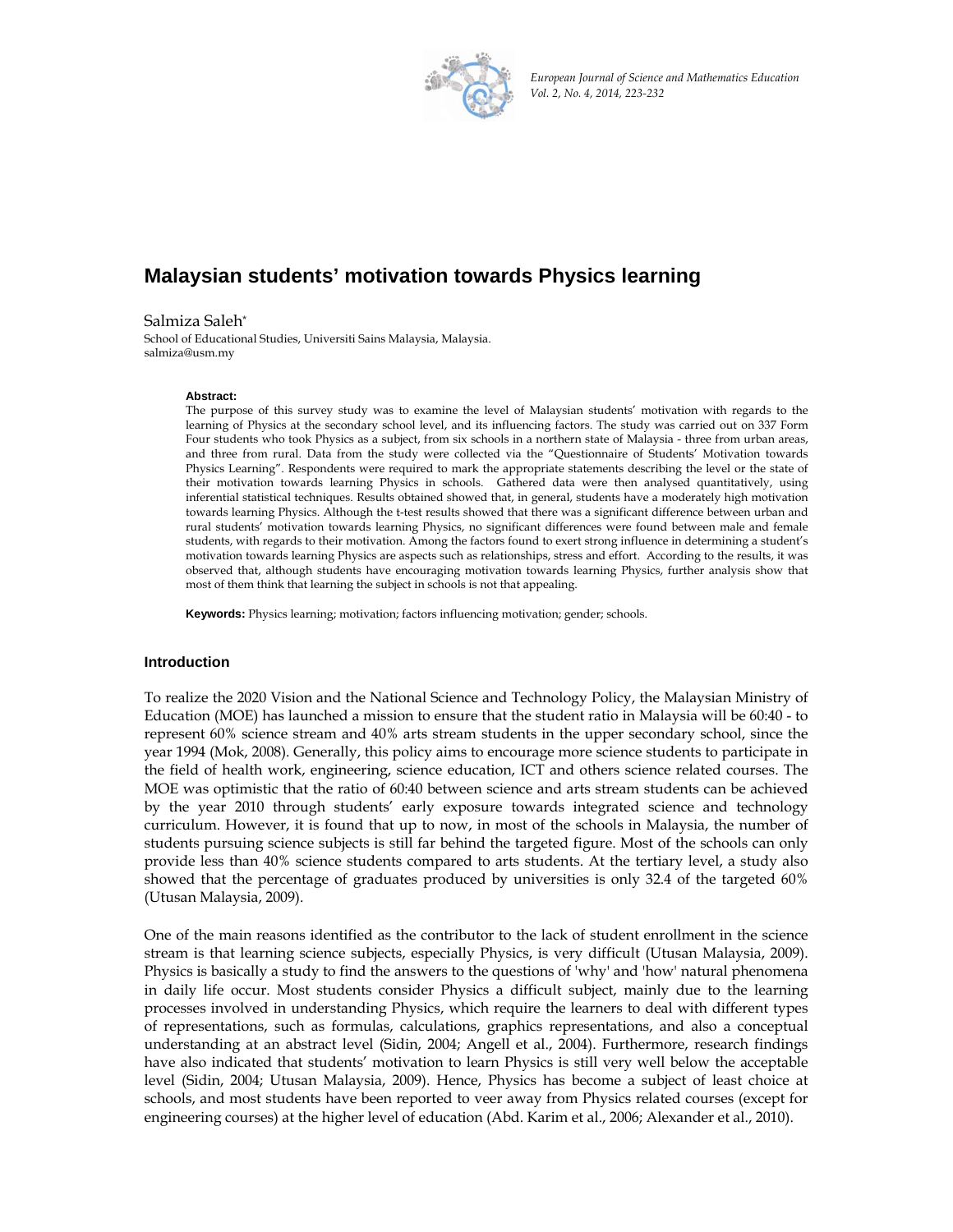### **Literature Review**

Motivation is a strong desire or passion in a person that encourages the person to try and do something in order to succeed. It is a construct that is built out of individual learning activities and experiences, and it varies from one situation or context to another (Bandura, 1997). Motivation effects student learning (Ormrod, 2000) and plays an important role in directing behavior towards a certain goal, increasing the effort and energy towards a goal, increasing the initiative and perseverance of an activity, and improves individual performance. Motivation is the key factor in keeping students in their learning process, and have been found to be the most significant factor that influences academic success (Pintrich et al., 1994).

A motivated student will take care of his education, has a positive thinking and is always eager to learn (Ross, 1999). Teaching would be meaningless if the student is not motivated, even when the capacity and capability of teachers are high (Wallberg, 1988). Self-motivation is essential to generate the potential for excellence and is inter-related with the spirit and desire to succeed (Petri, 1986), as well as having a strong impact on one's success and achievement (Singh et al., 2002). Students who have high or strong motivation have been found to possess a more positive attitude towards Physics (Ali, Ismail & Sedef, 2010), are willing to learn the subject more effectively (Pintrich & Maehr, 2004), and are able to contribute better in classes and in the school's overall development (Eccles et al., 1998). Highly motivated students are also generally linked to the increase in the levels of student success rates and reduced dropout rates (Dev, 1997; Blank, 1997). Therefore, understanding motivation is necessary in designing an instructional process that can attract students towards a taught subject (Fisher & Horstendahl, 1997).

It is well known that student motivation is influenced by both internal and external factors that can start, sustain, intensify or discourage behaviors (Reeve, 1996). Internal factors include the individual characteristics or dispositions that a student brings towards his learning activity such as interest, responsibility for learning, effort, values and perceived ability (Ainley, 2004). On the other hand, external factors include external rewards that come from the outside of the individual, such as money, praises and grades. Study results have indicated that individuals who are intrinsically motivated, compared to those who are extrinsically motivated, retain information and concepts longer (Dev, 1997), have more interest, excitement, fun, and confidence, which leads to enhanced performance, creativity, persistence, vigor, general well-being, and self-esteem, as well as more likely to be lifelong learners (Kohn, 1993; Ryan & Deci, 2000). Therefore, finding the ways to enhance intrinsic motivation for students is of utmost importance.

In the context of Physics learning worldwide, it is found that there are far fewer students taking Physics than any other science subjects at the higher level of education (Dawson, 2000; Osborne et al., 2003; Lyons, 2006; Abd. Karim et al., 2006; Owen et al., 2008). There is a consensus among students and people in general, including teachers, that Physics is a very difficult subject (Lavonen et al., 2007; Lyons 2006; Angell et al. 2004; Sidin, 2004; Osborne et al., 2003; Stokking, 2000), which influences the motivation to learn Physics. As for the students themselves, much of the Physics curriculum is often considered boring, uninteresting and irrelevant (Lavonen et al., 2007; Lyons, 2006; Angell et al., 2004). Furthermore, students' interest towards Physics have been found to be on the decline across the phases of study (Murphy & Whitelegg, 2006; Reid, 2003). The most pronounced decline in the interest towards Physics, especially for female students, is associated with the increase of negative feelings towards the Physics subject in school (Murphy & Whitelegg, 2006).

Male students, in general, are found to be more interested in the aspects of physical sciences, while female students' interests in science are focused more on the biological and environmental aspects (Murphy & Whitelegg, 2006). Therefore, male students tend to be more motivated in learning Physics than female students (Stadler et al., 2000; Alexander et al., 2010). A study on students aged between 11-15 years old showed that (i) 63% of male students enjoy learning science compared to 42% of female students, (ii) 37% of male students like science subjects compared to only 6% of female students, and (iii) only 22 % of female students like Physics compared to 37% of them who like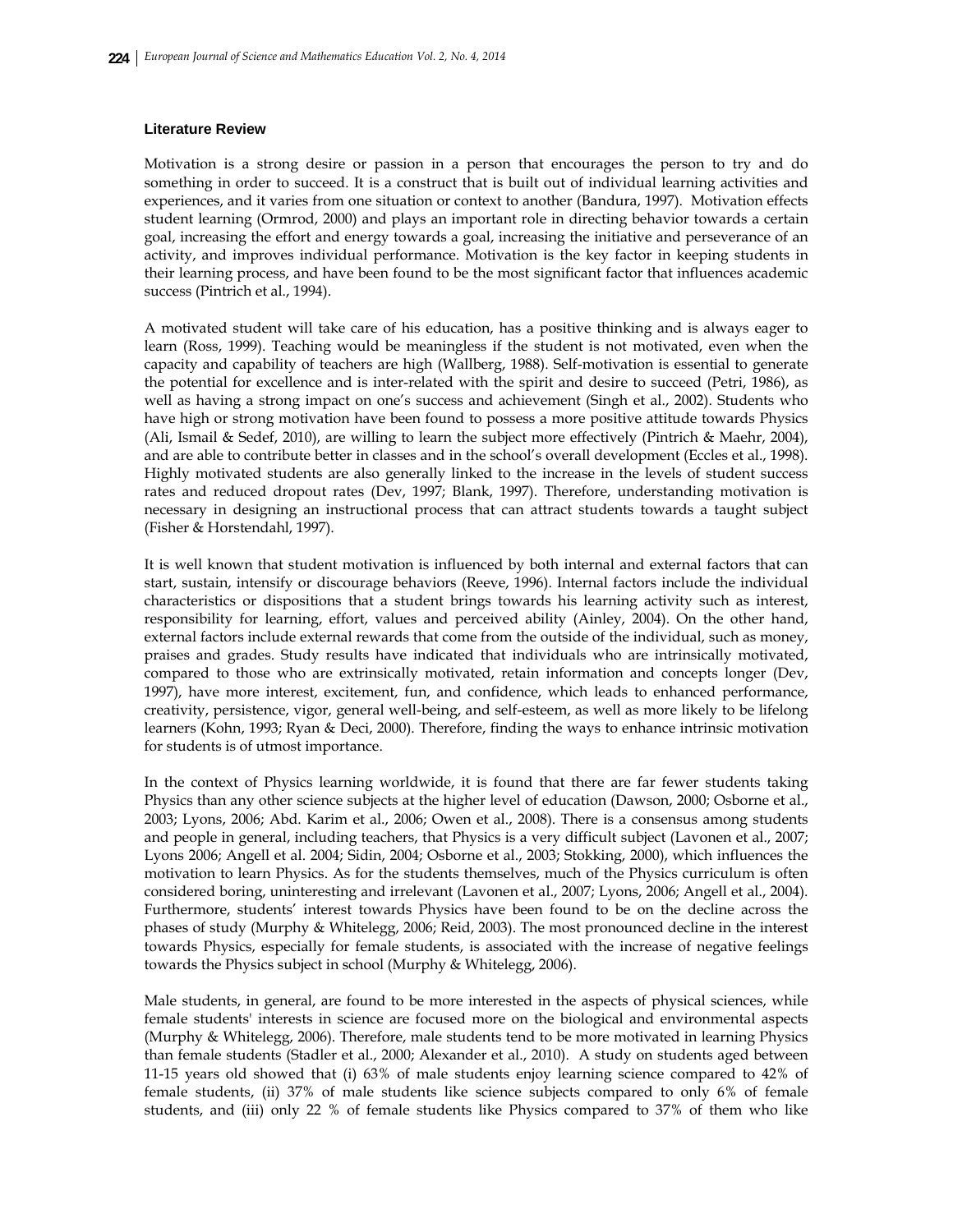chemistry and 63% who like biology (Warrington & Younger, 2000). At the initial stages of secondary school, the difference between boys' and girls' views of science, between the ages of 13 to 14, increased, with girls' interest in science declining along with their view of their competence in science, towards the end of the age range (Reid & Skryabina, 2002). It has also been found that traditionally, girls' interest in Physics decreases as they grew older (Hoffmann, 2002; Dawson, 2000). Compared to male students, female students are found to have more negative views of Physics (Osborne & Collins, 2000). Although male students are found to have a higher self-concept towards Physics, female students, on the other hand, despite their decreased interest and negative views, tend to perform significantly better than boys in Physics, and rated Physics as their favourite subject (Joshi & Srivastava, 2009).

Studies conducted by DuBois et al. (2002) found that environmental factors also play an important role in determining an individual's motivation level. Students from urban areas are generally found to have higher motivation than those coming from rural areas (Abdul Rahman, 1980). Rural students have been found to exhibit lower performance, due to the lack of exposure to a stimulating environment (Markstrom et al., 2000), such as the narrow scope of curriculum in their schools, instructional practices that constrain individual opportunities for acceleration and remediation, and lack of access to the supports and resources of programs, organizations, and educational institutions prevalent in urban and suburban areas (Redding & Walber, 2012). A longitudinal study done by Felder et al. (1994) on learning performance and retention of urban and rural students showed that there are significant differences in the results obtained between the groups. Urban students have been found to perform better on almost every measurable scale investigated, and continue to earn higher grades in their courses, throughout the entire duration of their studies (Felder et al., 1994).

# **Problem Statement**

In Malaysia, it has been found that the level of educational achievement in the subject of Physics is deemed somewhat less satisfactory. Although the percentage of students who passed the Physics paper in the Malaysian Certificate of Education (MCE) examinations, equivalent to the British O-Level studies, has increased over years, student achievement in terms of overall subject performance in Physics is yet to be proud of. The 2009 MCE examination data reveals that only about 20.0% of the students achieved excellent results in the Physics paper, and this phenomenon has been quite consistent for a couple of years running. Students, on the whole, have not been quite able to excel in the subject of Physics. To top it all off, an array of researches conducted within the same period has also shown that the majority of students are actually not interested in studying Physics. Most students find Physics a difficult subject, and unappealing. This concern is not only prevalent at the school levels, but also at higher learning institutions such as colleges and universities. An alarmingly high number of students have also been found to refrain themselves from taking any Physics-related courses at higher levels of education.

The lacklustre performance of students' examination results, in addition to their vocally expressed lack of interest in the subject of Physics, has raised the following questions: Do these problems occur due to the lack of motivation to learn Physics among students? If so, what are the factors that cause them to think so? This study was conducted to find out the answers to these questions.

### **Purpose of Study**

This study was conducted to explore students' motivation to learn Physics, as well as factors influencing their motivation to learn the subject. In particular, the research questions are as follows:

- What are the students' perceptions of teaching and learning Physics in school?
- What is the level of motivation to learn Physics among students?
- What are the factors that influence the level of motivation to learn Physics among students?
- Is there any difference in motivation to learn Physics between male and female students?
- Is there any difference between urban students' motivation to learn Physics compared to rural students?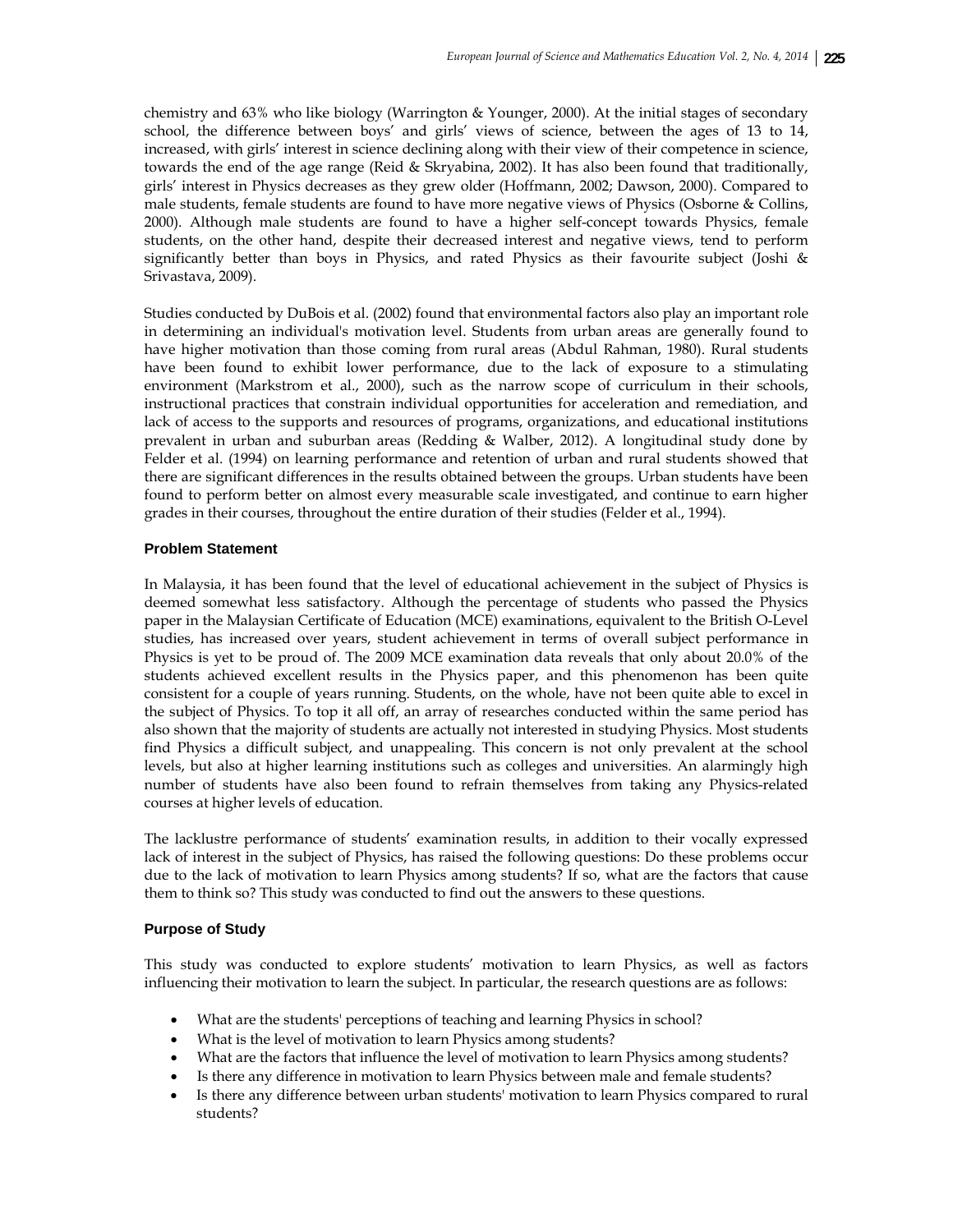# **Significance of Study**

As research on student learning motivation, especially on the subject of Physics, is not very well documented, the results of this study would be quite useful, especially as reference material for researchers in related fields, to conduct further research for the purpose of improving existing methods of teaching Physics. The data obtained can serve as important empirical evidence about the status of Physics learning motivation among students at the present time. The study is also expected to provide guidance to teachers about the level of secondary school students' motivation towards the subject of Physics, and can help prompt the required changes to be made, if desired, to the teaching and learning methods to promote student interest and motivation.

# **Research Methodology**

This study adopted a survey method to collect the required data. The study was conducted in 6 schools (3 urban schools, 3 rural schools), randomly selected in a northern state in Malaysia. The research sample consisted of 337 Form Four science students who took Physics at these schools. Convenience sampling techniques (respondents are ready to cooperate with the researcher) have been used to ensure the success of this study. The motivation questionnaires were distributed to the schools to be given to the respondents. Students were required to answer the questionnaires honestly within 60 minutes during school hours, arranged by the school administrators. The questionnaires were then collected after the students have completed their answers.

# *Questionnaire*

The Questionnaire of Students' Motivation towards Physics Learning (QSMPL) was developed by adapting items from the instrument known as the Intrinsic Motivation Inventory (IMI). Items have been selected based on their relevance to the issues explored by the researcher. IMI has been used in several studies on intrinsic motivation and the nature of the self (Plant & Ryan, 1985; Ryan et al., 1994). The items in IMI have been shown to be coherent in terms of analytical and stable factor in a variety of tasks, situations and settings (Ryan et al., 1991). The study conducted by McAuley et al., (1987) also found that this instrument has high validity. Previous studies have shown that the effect of the order of items can be ignored and that the entry or withdrawals of any subscales do not have an impact on other aspects (Ryan et al., 1991).

In general, the QSMPL consists of thirty six items, within seven main motivational subscales: (a) interests / preferences – five items; (b) understanding – six items; (c) selection – three items; (d) effort / importance – four items; (e) pressure / tension – eight items; (f) value / use – five items; and (g) relationship – four items. Each item has a four-level Likert Scale degree of agreement, namely: 1- Strongly Disagree; 2 – Disagree; 3 – Agree; and 4 – Strongly Agree. Students are asked to rate their degree of agreement to all 36 items in the questionnaire. The final score is the sum of their ratings for all of the items.

### *Statistical Analysis*

The data collected from the questionnaires are then processed using Statistical Package for Social Science (SPSS) version 15.0. Descriptive statistics is used to describe demographic data and involves the mean, median, mode, and standard deviation, whereas inferential statistics, involving independent samples t-test and Anova test, is used to determine the differences between the groups involved in the research.

### **Results and Discussion**

### *Students' Perception of Physics*

The results showed that most students (> 75.0%) felt that learning Physics in school is boring and they agree that Physics instructional methods were unable to attract their attention. 82.63% of the students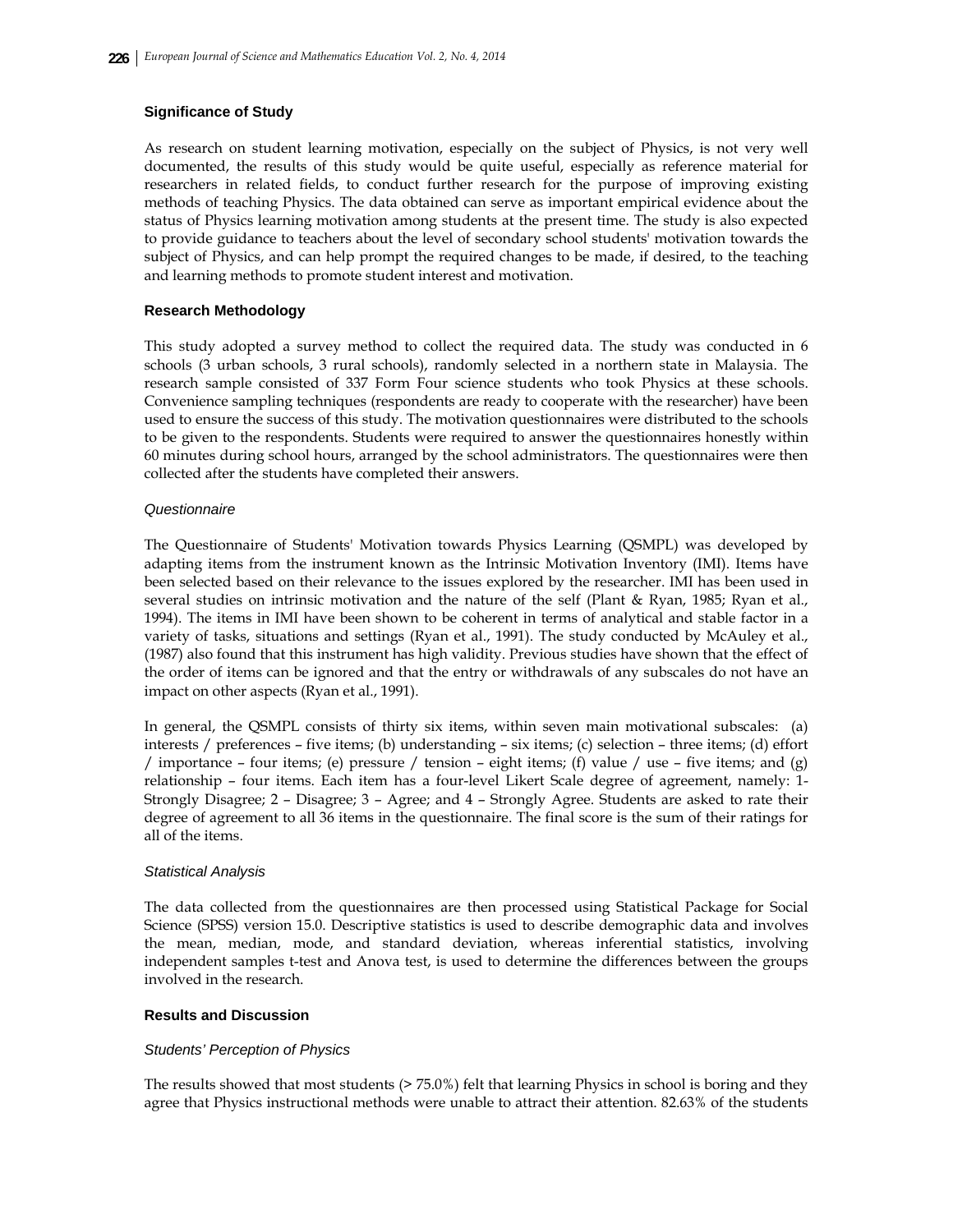agreed that learning Physics was unable to help them to achieve their ambitions. 53.57% of the students were also dissatisfied with their achievement in Physics education. 66.88% of the students admit to fully participate in the learning activities held. 79.87% of the students felt forced to do the given Physics tasks in the classroom.

The results obtained are found to be consistent with previous research findings (Lavonen et al., 2007; Lyons, 2006; Angell et al., 2004), which stated that in general, Physics is often considered by students as a boring, uninteresting and irrelevant subject. If this is used as a general guide, the data obtained show that Physics learning in Malaysian schools is not enjoyable. Since the study has shown that the excitement of studying a particular field plays an important role in determining students' preferences (Reid & Skryabina, 2002), a serious revision to the teachers' instructional approaches practiced in the classroom should be considered. Teachers play a very important role in ensuring students' interest towards Physics and the related self-concept. Their attitude can empower or marginalize students in the subject and their practices are the key to the change in students' performance in Physics.

# *Students' Level of Motivation to Learn Physics*

In general, it was found that students' level of motivation to learn Physics is at a moderately high level, with an average score of 3:05 on the Likert Scale.

### *Factors influencing the level of motivation to learn Physics among students*

Table 1 shows that for the subscale of understanding, the average score for female students is 2.71 and for male students, it is 2.77. (The maximum Likert Scale score is 4.00). These findings show that male students have a slightly better understanding of Physics concepts compared to female students. The results support Gurian and Stevens' (2004) findings, which concluded that male students are better in understanding abstracts Physics concepts than female students.

|                         | Female  |         |         | Male    |
|-------------------------|---------|---------|---------|---------|
|                         | Average | Percent | Average | Percent |
| Understanding           | 2.71    | 67.85 % | 2.77    | 69.47 % |
| Interests / Preferences | 2.84    | 71.01 % | 2.74    | 68.55 % |
| Effort / Importance     | 3.05    | 76.26 % | 3.01    | 75.46 % |
| <b>Selection</b>        | 2.75    | 68.86 % | 2.66    | 66.67 % |
| Value / Use             | 2.99    | 74.85 % | 2.98    | 74.55 % |
| Relationship            | 3.30    | 82.51 % | 3.04    | 76.02 % |
| Pressure / Tension      | 3.10    | 77.65 % | 3.01    | 75.29 % |

Table 1. Likert Scale average score for factors influencing the level of motivation to learn Physics among female and male students

For the subscale of interest / preferences, the average score for female students is 2.84, while male students score 2.74. These findings show that interest / preferences play a more important role in motivating female students to learn Physics than for male students. The results are slightly different from the previous findings, which generally found that male students are more interested to learn Physics than female students.

For the subscale of efforts / importance, the average score for female students is 3.05, while for male students, the score is 3.01. These findings show that both female and male students have quite a similar perception towards effort / importance of Physics as a subject. In addition, this subscale also recorded the highest average scores for both the genders. Students are generally affected by intrinsic motivation to learn Physics. Most of them agree with the statement that they have to work hard to get a good result in Physics, due to the importance of this subject in order to pursue higher level education in science-related fields.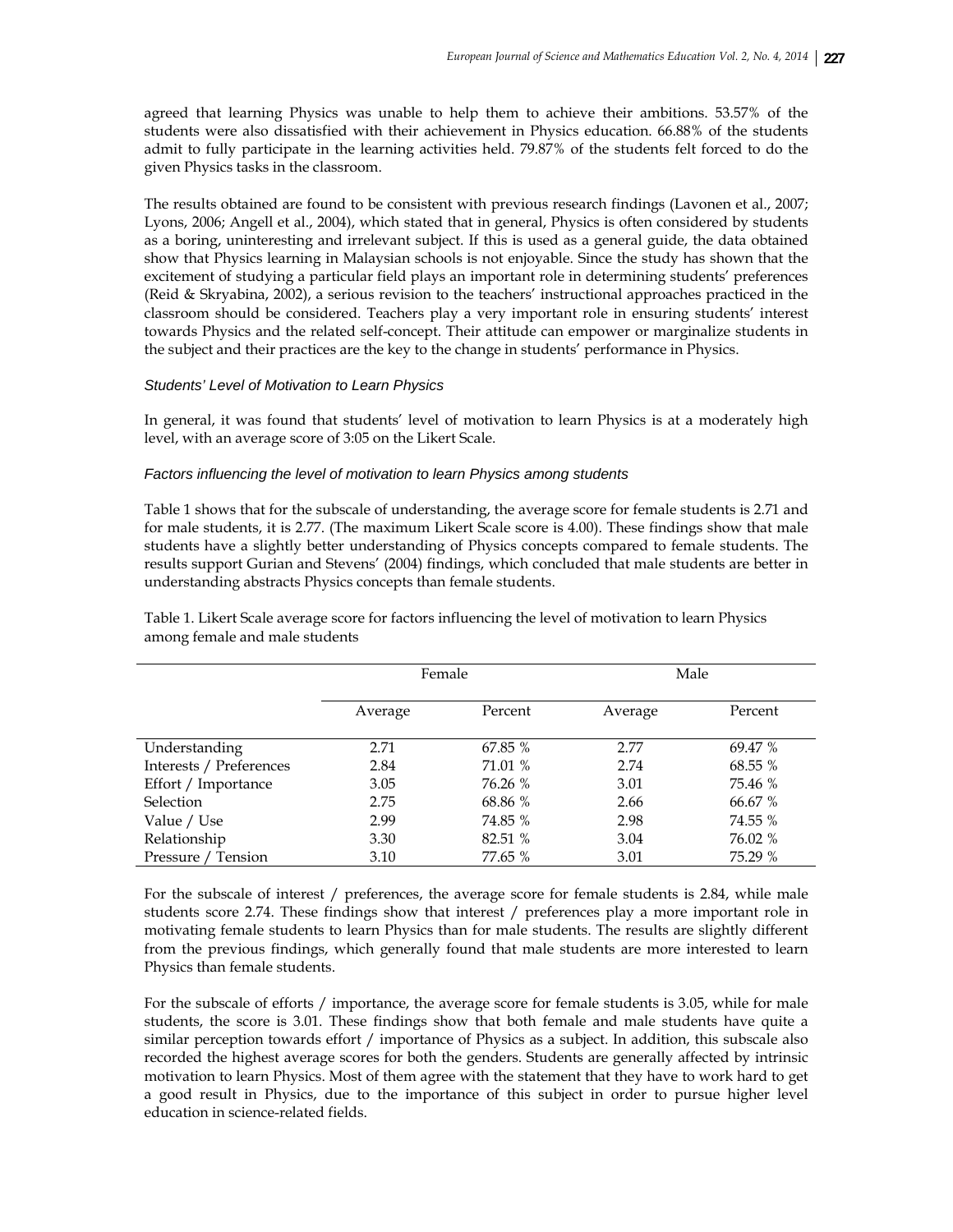For the subscale of selection, the average score for female students is 2.75, while male students score 2.66. This subscale had the lowest average score for both the genders. The results show that students generally do not have a variety of options in their classroom for Physics learning activities.

For the subscale of value / use, the average score for female students is 2.99, while for male students, it is 2.98. There is not much difference between female and male students' scores in this subscale. Students as a whole agree that the value / use help increase their motivation to learn Physics. They agree that learning activities carried out in the classroom are beneficial to them.

For the subscale of relationship, the average score for female students is 3.30, while for male students, the score is 3.04. Female students score higher than male students in this subscale. This is appropriate because female students are basically more concerned about their interpersonal relationships than boys, who tend to be more independent in their lives.

For the subscale of pressure / tension, the average score for female students is 3.10, while male students score 3.01. The findings show that most students feel that learning Physics in school is boring and are not attracted to the learning methods practiced in schools. The results are consistent with previous studies, indicating that Physics instructional methods in schools are boring and not interesting.

| Table 2. Likert Scale average score for factors influencing the level of motivation to learn Physics |  |
|------------------------------------------------------------------------------------------------------|--|
| among students                                                                                       |  |

| Motivation subscale   | Likert Scale average score |
|-----------------------|----------------------------|
| Relationship          | 3.21                       |
| Pressure / tension    | 3.07                       |
| Effort / significance | 3.04                       |
| Value / use           | 2.98                       |
| Interest              | 2.81                       |
| Understanding         | 2.74                       |
| Option                | 2.72                       |
|                       |                            |

Overall, based on Table 2 above, it is found that the factor that affects most of the students' motivation to learn Physics is relationship, followed by stress, effort, value, interest, understanding and, last but not least, selection.

### *Gender Differences in Motivation to Learn Physics*

Results from Table 3 show that the score of male students is 2.90 whereas the score for female students is 2.98, on the Likert Scale. The t-test results (Table 4) show that there is no significant difference between male and female students' motivation to learn Physics. (Levene test:  $F = 3.08$ ,  $P = 0.08$ ;  $t =$ 1.12,  $P = 0.26$ ).

Table 3. Comparison of minimum score, maximum score, average score and standard deviation on the Likert Scale for Physics learning motivation between male and female students

| Group           | N   | Minimum<br>Score | Maximum<br>Score | Average<br>Score | Standard<br>Error |
|-----------------|-----|------------------|------------------|------------------|-------------------|
| Male Students   | 145 | 1.60             | 3.83             | 2.90             | .459              |
| Female Students | 192 | 1.74             | 3.83             | 2.98             | .388              |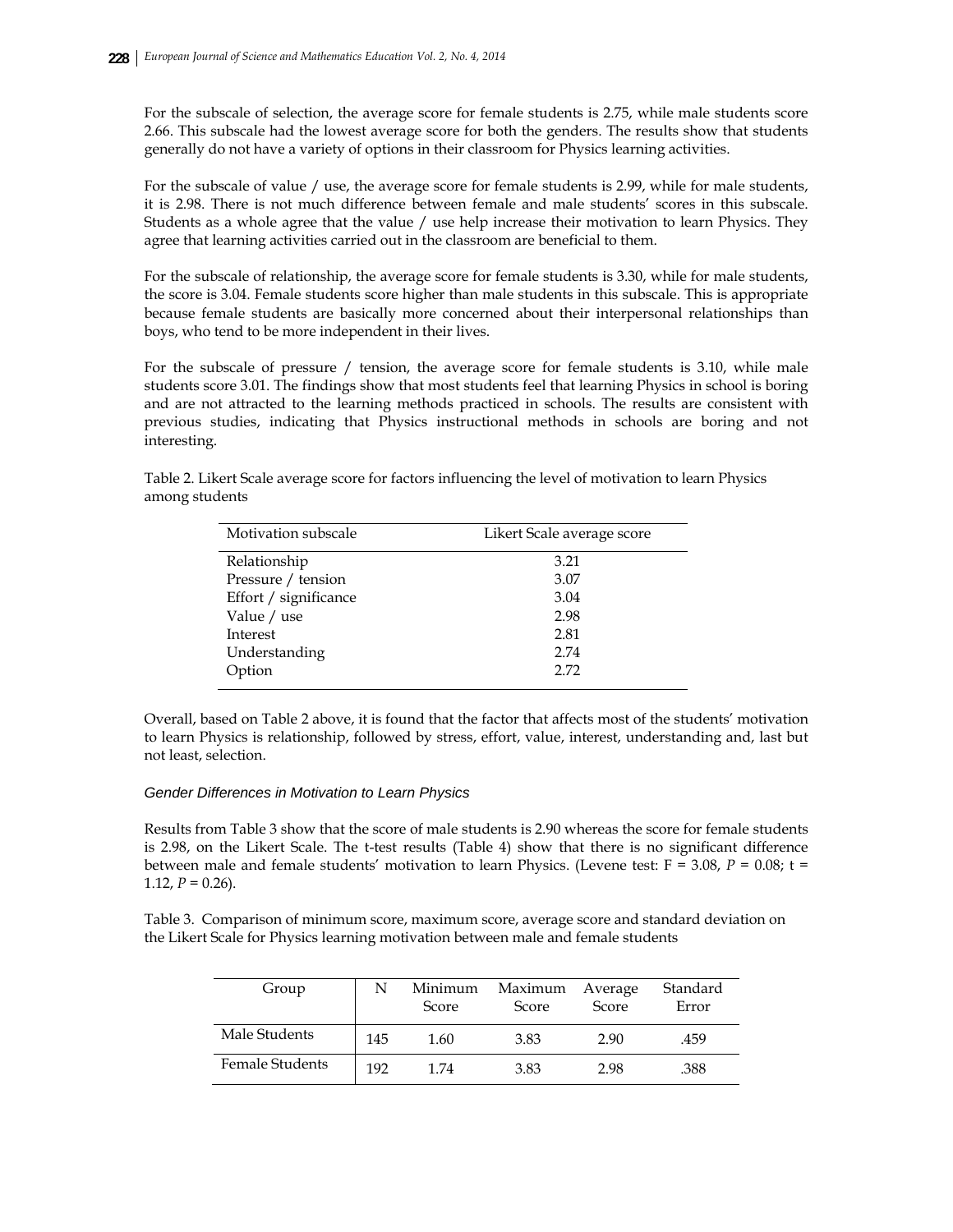|                               | Levene Test |      |      |     | T-test |                    |                                 |
|-------------------------------|-------------|------|------|-----|--------|--------------------|---------------------------------|
|                               | F           | Sig. |      | Df  | Sig.   | Mean<br>Difference | Standard<br>Error<br>Difference |
| Equal<br>variances<br>assumed | 3.08        | .08  | 1.12 | 152 | .26    | .08                | .07                             |

Table 4. T-test analysis for Physics learning motivation between male and female students

 *\*Significant level: 0.05* 

This result is not consistent with previous studies. The findings are contrary to what has been reported by Murphy and Whitelegg (2006), which stated that at the age of 15, compared to male students, female students are less interested in Physics and tend to avoid this subject. A different phenomenon occurs in Malaysia, however. In general, both male and female students are found to be motivated to learn Physics the age of 15 plus. This factor may be due to the implemented open certification in the Malaysian Certificate of Education (MCE), practiced since the year 2000 in the Malaysian educational system, which provides options for students to choose their interested science subjects to be pursued. This means that students who choose this subject are students who really are interested in Physics. The results also contradict the findings of Murphy and Whitelegg (2006), which indicated that compared to male students, female students' Physics self-concept decline over time and the findings of Joshi and Srivastava, (2009) who found that compared to male students, female students are found to have a higher motivation to learn Physics.

#### *Differences between Urban and Rural Students' Motivation to Learn Physics*

Results from Table 5 show that the score of urban students is 3.11 whereas the score for rural students is 2.85 on the Likert Scale. The t-test results (Table 6) show that there is a significant difference between urban students' motivation to learn Physics compared to rural students. (Levene test: F = 14.42,  $P = 0.00$ ;  $t = 4.40$ ,  $P = 0.00$ ).

Table 5. Comparison of minimum score, maximum score, average score and standard deviation on the Likert Scale for Physics learning motivation between urban and rural students

| Group                    | Ν   | Minimum<br>Score | Maximum Average<br>Score | Score | Standard<br>Error |
|--------------------------|-----|------------------|--------------------------|-------|-------------------|
| Urban School<br>Students | 147 | 2.51             | 3.83                     | 3.11  | 0.27              |
| Rural School<br>Students | 190 | 1.60             | 3.83                     | 2.85  | 0.46              |

Table 6. T-Test analysis for Physics learning motivation between urban and rural students

| Levene Test                       |       |      | T-test |         |      |                    |                                 |
|-----------------------------------|-------|------|--------|---------|------|--------------------|---------------------------------|
|                                   | F     | Sig. |        | Df      | Sig. | Mean<br>Difference | Standard<br>Error<br>Difference |
| Equal<br>variances not<br>assumed | 14.42 | .00  | 4.40   | 151.609 | .00  | .26                | .06                             |

 *\*Significant level: 0.05*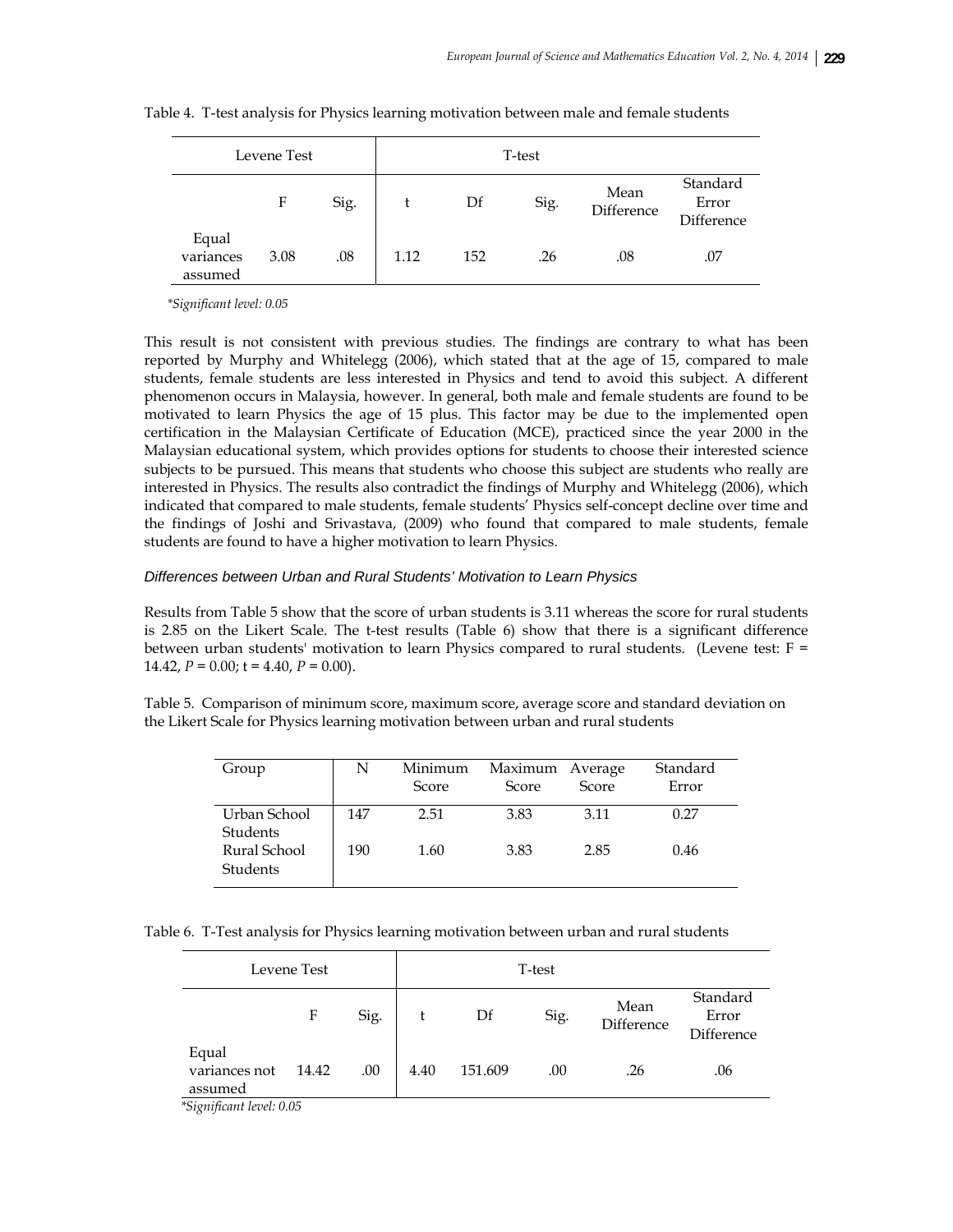These findings are consistent with previous results which indicated that in general, rural students are left quite behind their urban counterparts in their academic achievements. These findings are also in line with what has been reported by Abdul Rahman (1980) and Felder et al. (1994), which stated that urban students have a higher level of achievement in motivation, as compared to rural students.

As rural students get less information about most aspects of educational advantages, particularly in relation to Physics, as well as lower educational aspirations, in addition to the expectations of working with a lower income, compared to urban students (Young et al., 1997), these findings would mean that more attention should be given to this group of students.

#### **Conclusion**

Based on the results obtained in this study, it can be concluded that in general, although these students have been found to have a moderately high motivation to learn Physics, most of them still have a rather negative perception of learning Physics in school, compared to other subjects. In terms of the dimensions of motivation, it was found that the relationships subscale has the greatest influence towards students' motivation to learn Physics, followed by pressure / stress, effort / significance, value / use, interest, understanding, and choice. The results show that there is no significant difference between male and female students' motivation to learn Physics in schools. However, there is a significant difference between rural students' and urban students' motivation to learn Physics, whereby urban students do have a higher motivation compared to rural students.

#### **Implications**

This study shows that Malaysian high school students in the northern region generally have an encouraging motivation to study Physics, considering that the subject is chosen by most of them through an open education system practiced in this country. Even so, further analysis shows that most students consider their Physics learning activities in school less interesting and quite boring. These findings explain the phenomenon of why a majority of Malaysian students tend to avoid Physics related courses at the tertiary education level, even though they have an encouraging motivation to learn Physics at an earlier stage. This is probably due to the high school Physics education system that is less effective in retaining students' motivation and as a result, the motivation level drops across the phases of study (Murphy & Whitelegg, 2006). Therefore, the Physics education process in schools is recommended to focus on developing students' intrinsic motivation so that the interest towards this subject is not derailed, due to the constraints of teaching and learning processes that may not meet their needs.

#### **Acknowledgements**

This study was supported by Universiti Sains Malaysia 'Research University' Grant.

#### **References**

- Abd. Karim, M., Hussain, B.H., Md. Yusoh, O., Abd. Razak, N., Musa, M., Rahmat, F., and Azmi, N. (2006). "Kajian profil kemasukan dan prestasi pelajar Fakulti Sains dan Teknologi,UPSI. Penerbit Universiti Perguruan Sultan Idris" http://www.kajianprofilkemasukandanprestasipelajarUPSI, (accessed December 2006)
- Abd. Rahman, W.R. (1980). Peranan motivasi pencapaian dalam pembentukan usahawan: Satu kajian di kalangan murid-murid sekolah di Malaysia dan United Kingdom. Kertas Seminar dalam Seminar Psikologi dan Masyarakat.
- Alexander SY, Kuppam L, Shaik Kadir M & See KF. (2010). Boys' and Girls' Self-beliefs, Engagement, and Aspirations in Physics. *The International Journal of Learning*. 17(10), 397-418
- Ali, E., Ismail, Y., and Sedef, A. (2010). Investigating of Relationships between Attitudes towards Physics Laboratories, Motivation and Amotivation for the Class Engagement. *Eurasian J. Physics and. Chemistry Education*, *Jan* (Special Issue), 59- 64.
- Ainley, M. (2004). Connecting with learning: Motivation, affect and cognition in interest process. *Educational Psychology Review*, *18*(4), 391-405
- Angell, C., Guttersrud, Ø., Henriksen, E. K., and Isnes, A. (2004). Physics: Frightful, but fun, Pupils' and teachers' views of Physics and Physics teaching [Electronic version]. *Science Education*, *88*, 683-706.
- Bandura, A. (1997). Self-Efficacy: The exercise of control. New York, NY: W.H. Freeman.
- Blank, W. (1997). Authentic instruction. In W.E. Blank & S. Harwell (Eds.), *Promising practices for connecting high school to the real world* (pp. 15-21). Tampa, FL: University of South Florida. (ERIC Document Reproduction Service No. ED 407 586)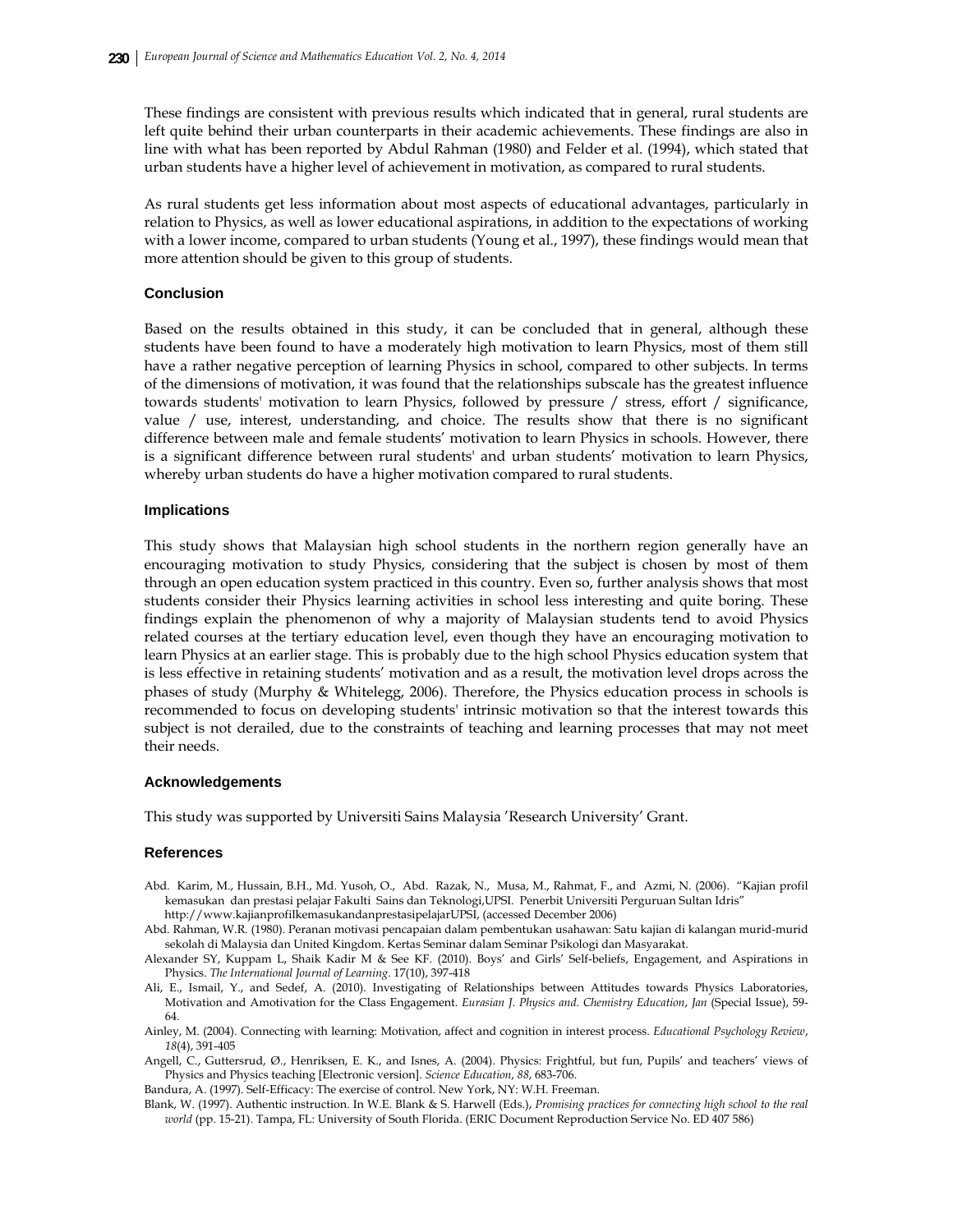- Dawson, C. (2000). Upper primary boys' and girls' interests in science: Have they changed since 1980? *International Journal of Science Education*, *22*(6), 557-70.
- Deci, E. L, Eghrari, H., Patrick, B. C., and Leone, D. (1994). Facilitating internalization the self-determination theory perspective. *Journal of Personality*, *62*,119 – 142.
- Dev, P. C. (1997). Intrinsic Motivation and Academic Achievement: What Does Their Relationship Imply for the Classroom Teacher? *Remedial & Special Education*, *18*(1), 12-19.
- DuBois, D., Burk-Braxton, C., Swenson, L., Tevendale, S., and Hardesty, J. (2002). Race and gender influences on adjustment in early adolescence: Investigation of an integrative model, *Child Development*, *73*, 1573–1593.
- Eccles, J., Wigfield, A., and Schiefele, U. (1998). Motivation to succeed. In W. Damon (Series Ed.) & N. Eisenberg (Vol. Ed.), *Handbook of child psychology: Vol. 3. Social, emotional, and personality development* (5th ed., pp. 1017-1095). New York: Wiley.
- Felder, R. M, Mohr, P. H., Dietz, E. J., and & Baker-Ward, L. (1994). A Longitudinal Study of Engineering Student Performance and Retention. II. Differences Between Students from Rural and Urban Backgrounds, *Journal of Engineering Education*, *83*(3), 209-217

Fischer, H. E., and Horstendahl, M. (1997). Motivation and Learning Physics. *Research and Science Education, 27*(3), 411-424.

- Freeman, T. M., & Anderman, L. H. (2005, January 12). Changes in mastery goals in urban and rural middle school students. *Journal of Research in Rural Education, 20*(1). Retrieved [date] from: http://www.umaine.edu/jrre/20-1.pdf
- Gurian, M. and Stevens, K. (2004). With Boys and Girls in Mind. *Educational Leadership*. 62 (3), 21-26.
- Hoffmann, L. (2002). Promoting girls' interest and achievement in physics classes for beginners. *Learning and instruction*, *12*(4), 447-465.
- Joshi S, Srivastava R. Self-esteem and Academic Achievement of Adolescents. Journal of the Indian Academy of Applied Psychology. 2009;35:(Special Issue),33-39.
- Kannapel, P. J., and DeYoung, A. J. (1999). The rural school problem in 1999: A review and critique of the literature. *Journal of Research in Rural Education, 15*, 67-79.
- Kohn, A. (1993). Punished by rewards: *The trouble with gold stars, incentive plans, A's, praise, and other bribes*. Boston, MA: Houghton Mifflin.
- Lavonen, J., Angell, C., Bymen, R., Henriksen, E., and Koponen, I. (2007). Social interaction in upper secondary physics classrooms in Finland and Norway: A survey of students' expectations. *Scandinavian Journal of Educational Research*, *51*(1), 81-101.
- Lee, M.N., Yoong, S., Loo, S. P, Zon, K., Ghazali, M., and Lim, C. S. (1996). *Students orientation towards Science and Mathematics: Why are enrolments falling?* Monograph 1, Pusat Pengajian Ilmu Pendidikan, USM. Penerbit Universiti Sains Malaysia.
- Lyons, T. (2006). The puzzle of falling enrolments in physics and chemistry courses: putting some pieces together. *Research in Science Education*, *36*(3), 285-311.
- Markstrom, C. A., Marshall, S.K., & Tryon, R. J. (2000). Resiliency, social support and coping in rural low income Appalachian adolescents from two racial groups. *Journal of adolescence, 18,* 145-172*.*
- McAuley, E., Duncan, T., and Tammen, V. V. (1997). Psychometric properties of the Intrinsic Motivation Inventory in a competitive sport setting: A confirmatory factor analysis. *Research Quarterly for Exercise and Sport, 60*, 48-58.
- Mok, S. S. (2008). *Ilmu Pendidikan Untuk KPLI (Sek. Rendah:Komponen 1 & 2). Psikologi Pendidikan & Pedagogi.* Kumpulan Budiman Sdn. Bhd., Subang Jaya.
- Murphy, P., and Whitelegg, E. (2006)." Girls in the Physics Classroom. A Review of the research on the participation of girls in Physics. Institute of Physics Report."
- http://www.iop.org/education/teacher/support/girls\_Physics/review/file41599.pdf, (accessed March 2010)
- Ormrod, J. E. (2000). Educational Psychology (3rd ed.) Upper Saddle river, NJ: Merrill/Prentice Hall.
- Osborne, J., and S. Collins (2000). *Pupils' and Parents' Views of the School Science Curriculum.* London, Wellcome Trust.
- Osborne, J., Simon, S., and Collins, S. (2003). Attitudes towards science: a review of the literature and its implications. *International Journal of Science Education*, *25*(9), 1049-1079.
- Owen, S., Dickson, D., Stanisstreet, M., and Boyes, E. (2008). Teaching physics: Students' attitudes towards different learning activities. *Research in Science & Technological Education, 26*(2), 113-128.
- Petri H. L. (1986). *Motivation Theory and Research*, 2nd edition. USA: Wadsworth Publication.
- Plant, R.W. & Ryan, R.M. (1985). Intrinsic motivation and the effect of self-conciousness, self-awareness and egoinvolvement: An investigation of internally-controlling styles. *Journal of Personality*, *53*, 435 – 449.
- Pintrich, P. R., and Maehr, M. L. (Eds.). (2004). *Advances in motivation and achievement: Motivating students, improving schools* (Vol. 13). Oxford, England: JAI, An Imprint of Elsevier Science.
- Redding, S., and Walberg, H.J (2012). "Promoting Learning in Rural Schools. Center of innovation and Improvement. Academic Development Institute." http://www.centerii.org/survey/downloads/Promoting Learning\_in Rural Schools.pdf. (accessed July 2012)

Reeve, J. (1996). *Motivating others. Nurturing inner motivational resources*. Needham Heights: MA: Allyn & Bacon.

- Reid, N., and E. A. Skryabina (2002). Attitudes towards Physics. *Research in Science and Technological Education. 20*(1) 67–80.
- Ross C. M. (1999). *The Relationship among Academic Achievement Motivation*, *Motivation Orientation, and Ability-Achievement Differences in Reading.* Phd. University of Alabama, USA.
- Ryan, R.M. 1982. Control and information in the intrapersonal sphere: An extension of cognitive evaluation of theory. *Journal of Personality and Social Psychology*, *43*, 450 – 461.
- Ryan, R.M, and Deci, E L. (2000). Intrinsic and extrinsic motivations: Classic definitions and new directions. *Contemporary Educational Psychology*, 54-67.
- Ryan, R. M., Koestner, R., and Deci, E.L. (1991). Varied forms of persistence: When free-choice behaviour is not intrinsically motivated. *Motivation and Emotion*, *15*, 185 – 205.
- Sidin, R. (2003). Pembudayaan Sains dan Teknologi: Satu Cadangan Piawai [Socialization of science and technology: a standard proposal]. *Jurnal Pendidikan* (UKM), 47-63.
- Singh, K., Granville, M., and Dika, S. (2002). Mathematics and science achievement: Effects of motivation, interest and academic engagements. *The Journal of Educational Research, 95*(6), 323‐332.
- Stadler, H., Duit, R., and Benke G. (2000). Do boys and girls understand physics differently? Physics Education. 35(6):417-422.